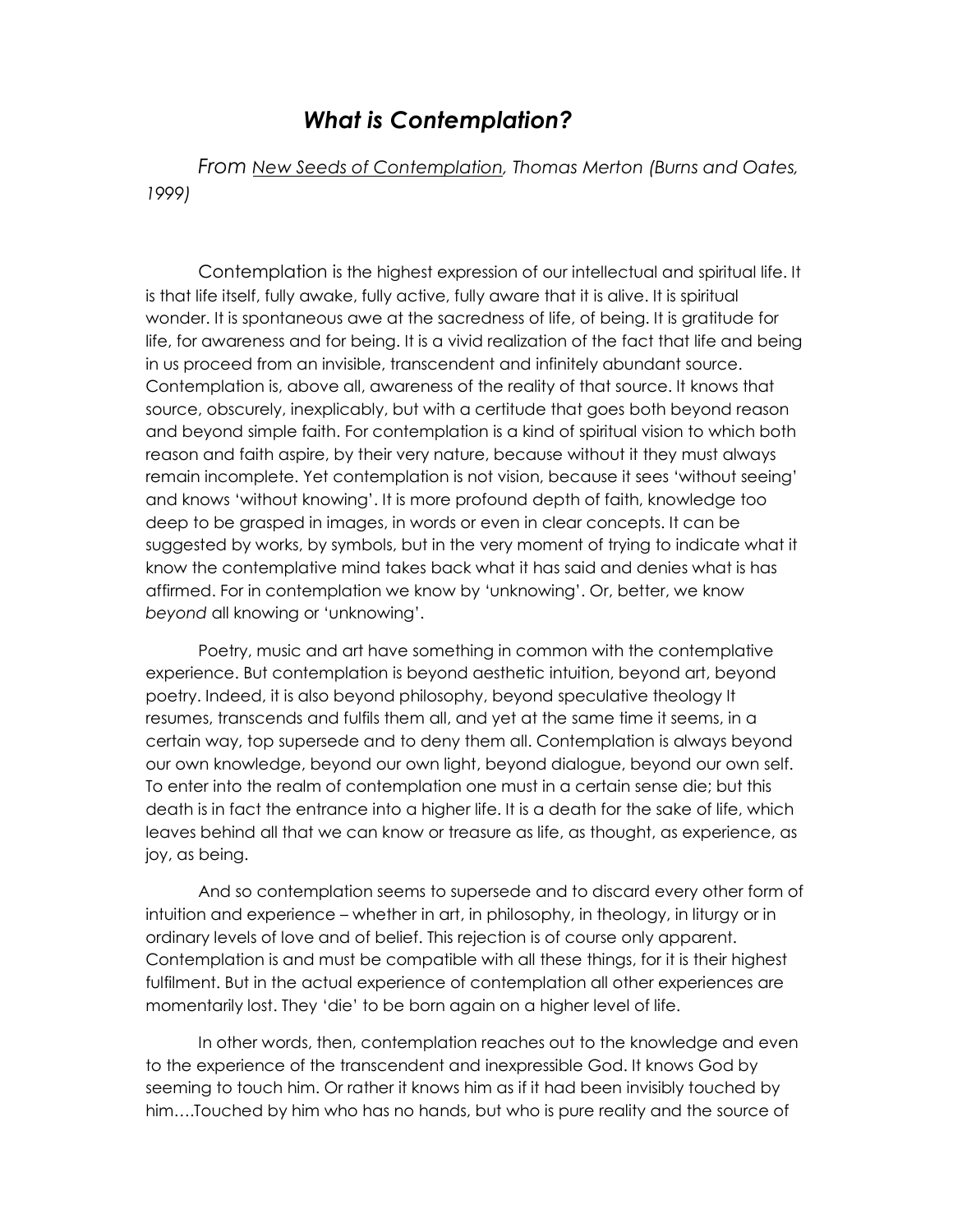all that is real! Hence contemplation is a sudden gift of awareness, an awakening to the real within all that is real. A vivid awareness of infinite being at the roots of our own limited being. An awareness of our contingent reality as received, as a present from God, as a free gift of love. This is the existential contact of which we speak when we use the metaphor of being 'touched by God.'

Contemplation is also the response to a call: a call from him who has no voice, and yet who speaks in everything that is, and who, most of all, speaks in the depths of our own being: for we ourselves are words of his. But we are words that are meant to respond to him, to answer to him to echo him, and even in some way to contain him and signify him. Contemplation is this echo. It is a deep resonance in the inmost centre of our spirit in which our very life loses its separate voice and resounds with the majesty and the mercy of the hidden and living one. He answers himself in us and this answer is divine life, divine creativity, making all things new. We ourselves become his echo and his answer. It is as if in creating us God asked a question, and in awakening us to contemplation he answered the question, so that the contemplative is at the same time question and answer.

The life of contemplation implies two levels of awareness: first, awareness of the question, and second, awareness of the answer. Though these are two distinct and enormously different levels, yet they are in fact an awareness of the same thing. The question is, itself, the answer. And we ourselves are both. But we cannot know this until we have moved into the second kind of awareness. We awaken, not to find an answer absolutely distinct from the question, but the realize that the question is its own answer. And all is summed up in one awareness – not a proposition, but an experience: 'I AM'.

The contemplation of which I speak here is not philosophical. It is not the static awareness of metaphysical essences apprehended as spiritual objects; unchanging and eternal. It is not the contemplation of abstract ideas. It is the religious apprehension of God, through my life in God, or through 'sonship', as the New Testament says. 'For whoever are led by the Spirit of God, they are sons of God…The Spirit himself gives testimony to our own spirit that we are the sons of God.' 'To as many as received him he gave the power to become the sons of God…' And so the contemplation of which I speak is a religious and transcendent gift. It is not something to which we can attain alone, by intellectual effort, by perfecting our natural powers. It is not a kind of self-hypnosis, resulting from concentration on our own inner spiritual being. It is not the fruit of our own efforts. It is the gift of God who, in his mercy, completes the hidden and mysterious work of creation in us by enlightening our minds and hearts, by awakening in us the awareness that we are words spoken in his one Word, and that creating Spirit(creator spiritus) dwells in us, and we in him. That we are 'in Christ' and that Christ lives in us. That the natural life in us has been completed, elevated transformed and fulfilled in Christ by the Holy Spirit. Contemplation is the awareness and realization, even in some sense experience of what each Christian obscurely believes; 'It is now no longer I that live but Christ lives in me.'